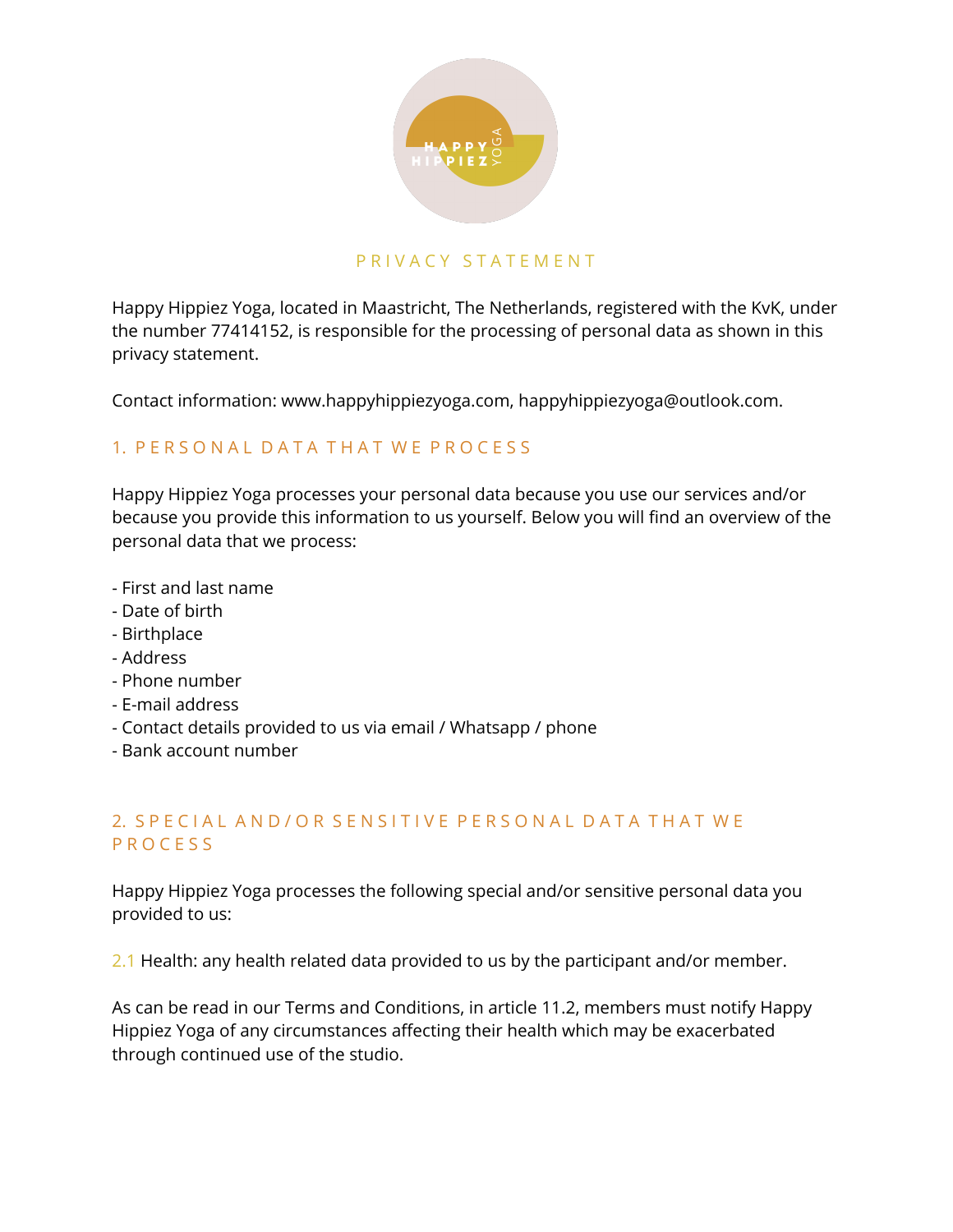

As stated in article 11.3 in our Terms and Conditions, when you register to become a member at our Studio, we ask you to fill out a registration form that includes the following question: Are there any health complaints or other points of attention that must be taken into account? Are there any physical or mental conditions that are important for your instructor to know? We process and store this sensitive personal data.

2.2 Data from persons under the age of 16.

Our website and/or service does not intend to collect data about website visitors under the age of 16. Unless they have permission from their parents or guardian. However, we cannot check whether a visitor is older than 16. We therefore advise parents to be involved in the online activities of their children, in order to prevent data about children from being collected without parental consent. If you are convinced that we have collected personal information about a minor without this permission, please contact us at happyhippiezyoga@outlook.com and we will delete this information.

If and when a person under the age of 16 becomes a member of our studio, or participates in one of our classes, we will process the personal data as mentioned in article 1 of this Privacy Statement.

## 3. FOR WHAT PURPOSE AND ON WHAT BASIS WE PROCESS P E R S O N A L D A T A

Happy Hippiez Yoga processes your personal data for the following purposes:

- Handling your payment
- Sending our newsletter (if available) and/or for advertising
- To be able to call or email you if necessary to perform our services
- To inform you about changes to our services and products
- To deliver goods and services to you
- For keeping our files up-to-date
- For class bookings
- To be able to send you booking confirmations
- For issuing invoices
- For promotional purposes
- For administrative purposes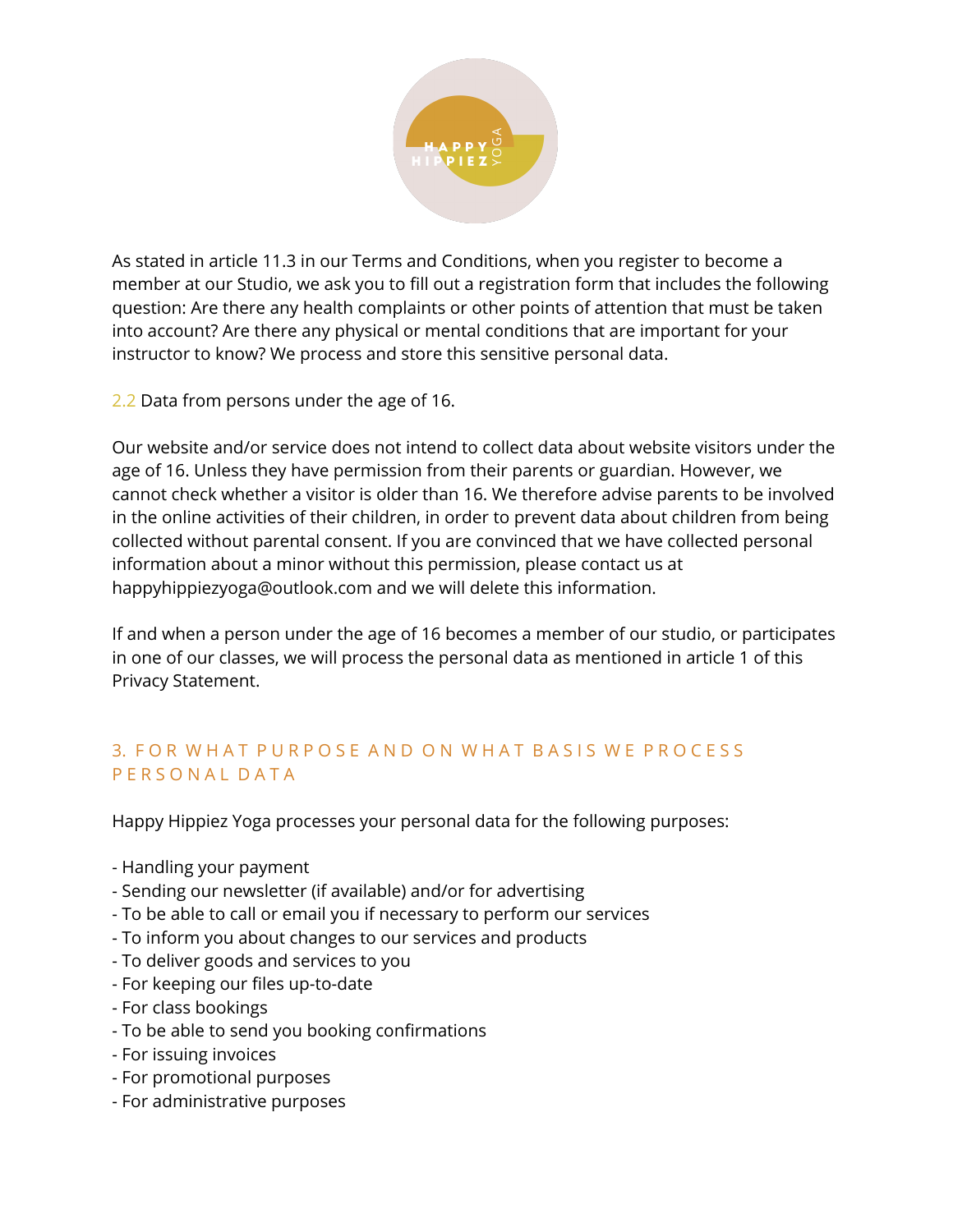

Happy Hippiez Yoga handles this collection of personal data with care and respect.

# 4. AUTOMATED DECISION MAKING

Happy Hippiez Yoga makes no decisions based on automated processing on matters that can have (significant) consequences for people. Automated decisions are decisions taken by computer programs or systems, without involving a person (for example, an employee of Happy Hippiez Yoga).

# 5. H O W L O N G W E S T O R E Y O U R P E R S O N A L D A T A

Happy Hippiez Yoga does not store your personal data longer than is strictly necessary to achieve the purposes for which your data is collected.

We use the following retention periods for the following categories of personal data:

First and last name > 2 years > Reasons: Handling your payment, sending our newsletter (if available) and/or for advertising, to be able to call or email you if necessary to perform our services, to inform you about changes to our services and products, to deliver goods and services to you, for keeping our files up-to-date, for class bookings, to be able to send you booking confirmations, for issuing invoices, for promotional purposes, for administrative purposes.

Date of birth > 2 years > Reasons: Handling your payment, sending our newsletter (if available) and/or for advertising, to be able to call or email you if necessary to perform our services, to inform you about changes to our services and products, to deliver goods and services to you, for keeping our files up-to-date, for class bookings, to be able to send you booking confirmations, for issuing invoices, for promotional purposes, for administrative purposes.

Birthplace > 2 years > Reasons: Handling your payment, sending our newsletter (if available) and/or for advertising, to be able to call or email you if necessary to perform our services, to inform you about changes to our services and products, to deliver goods and services to you, for keeping our files up-to-date, for class bookings, to be able to send you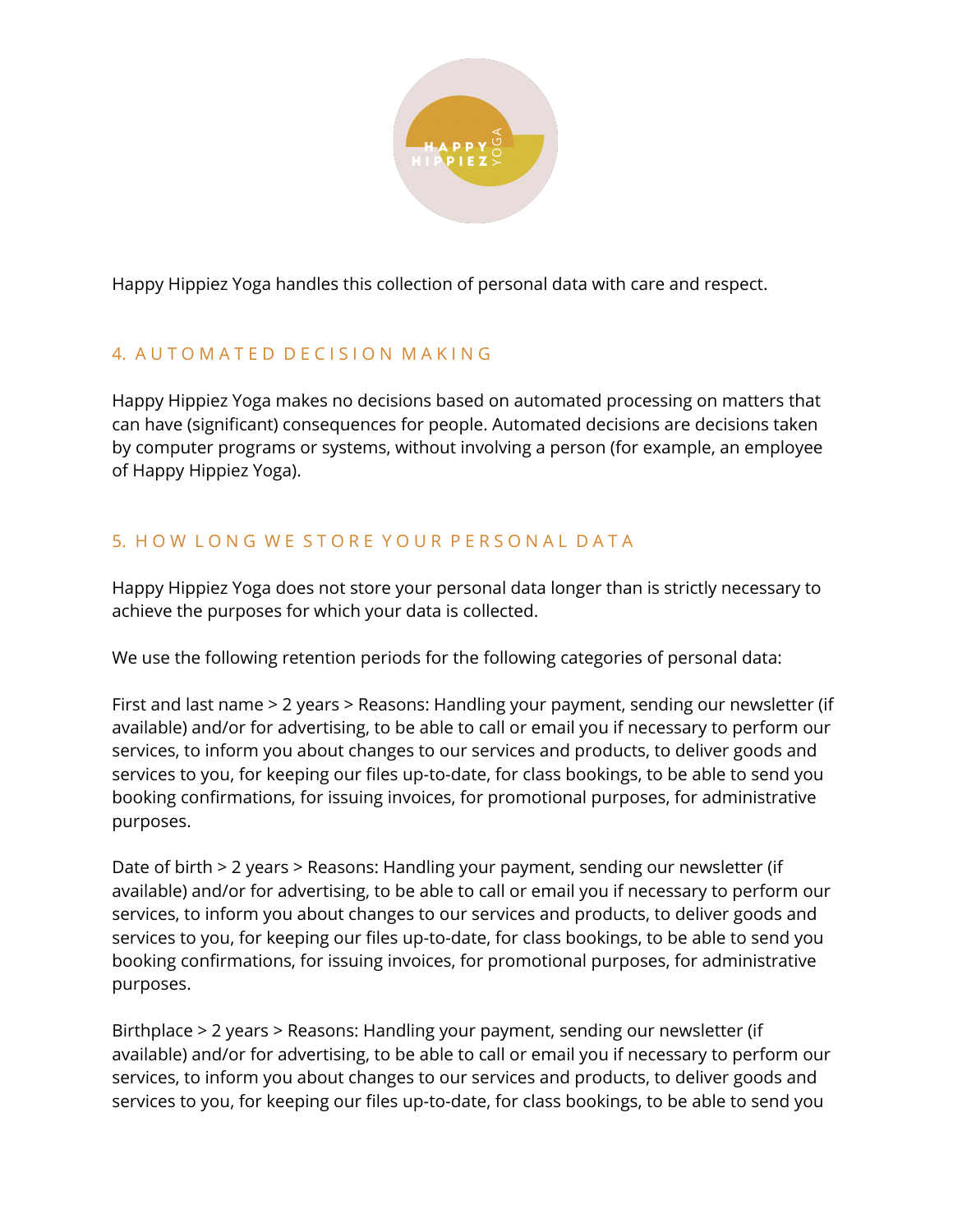

booking confirmations, for issuing invoices, for promotional purposes, for administrative purposes.

Address > 2 years > Reasons: Handling your payment, sending our newsletter (if available) and/or for advertising, to be able to call or email you if necessary to perform our services, to inform you about changes to our services and products, to deliver goods and services to you, for keeping our files up-to-date, for class bookings, to be able to send you booking confirmations, for issuing invoices, for promotional purposes, for administrative purposes.

Phone number > 2 years > Reasons: Handling your payment, sending our newsletter (if available) and/or for advertising, to be able to call or email you if necessary to perform our services, to inform you about changes to our services and products, to deliver goods and services to you, for keeping our files up-to-date, for class bookings, to be able to send you booking confirmations, for issuing invoices, for promotional purposes, for administrative purposes.

Email address > 2 years > Reasons: Handling your payment, sending our newsletter (if available) and/or for advertising, to be able to call or email you if necessary to perform our services, to inform you about changes to our services and products, to deliver goods and services to you, for keeping our files up-to-date, for class bookings, to be able to send you booking confirmations, for issuing invoices, for promotional purposes, for administrative purposes.

Contact details provided to us via email / Whatsapp / phone > 2 years > Reasons: Handling your payment, sending our newsletter (if available) and/or for advertising, to be able to call or email you if necessary to perform our services, to inform you about changes to our services and products, to deliver goods and services to you, for keeping our files up-to-date, for class bookings, to be able to send you booking confirmations, for issuing invoices, for promotional purposes, for administrative purposes.

Bank account number > 2 years > Reasons: Handling your payment, sending our newsletter (if available) and/or for advertising, to be able to call or email you if necessary to perform our services, to inform you about changes to our services and products, to deliver goods and services to you, for keeping our files up-to-date, for class bookings, to be able to send you booking confirmations, for issuing invoices, for promotional purposes, for administrative purposes.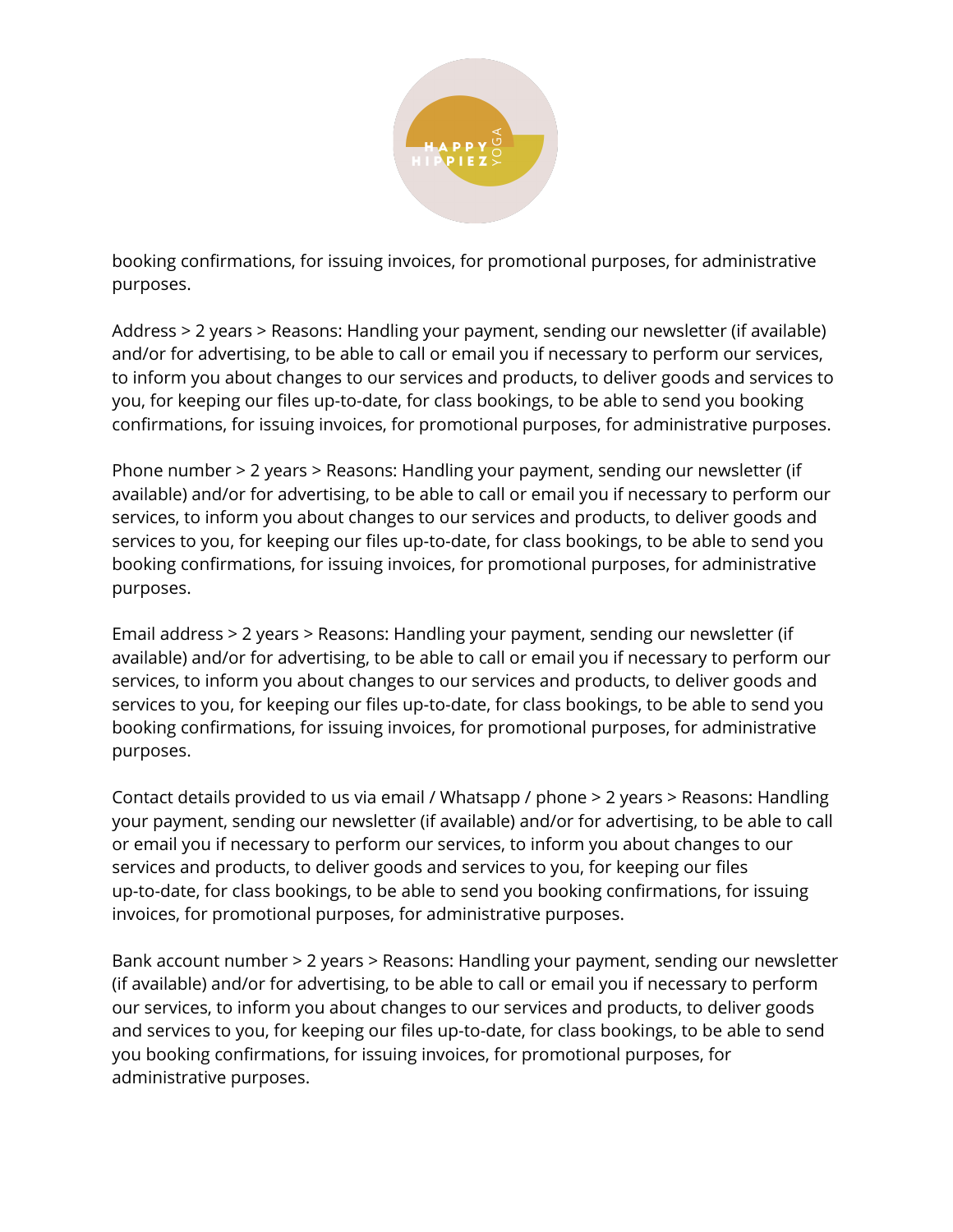

Health > 2 years > Reasons: Handling your payment, sending our newsletter (if available) and/or for advertising, to be able to call or email you if necessary to perform our services, to inform you about changes to our services and products, to deliver goods and services to you, for keeping our files up-to-date, for class bookings, to be able to send you booking confirmations, for issuing invoices, for promotional purposes, for administrative purposes.

## 6. SHARING OF PERSONAL DATA WITH THIRD PARTIES

Happy Hippiez Yoga will not sell your information to third parties and will only provide it if this is necessary for the execution of our agreement with you or to comply with a legal obligation.

Personal data of participants that are staying at The Student Hotel, provided to us by these participants, will be shared with the Student Hotel. We share this personal data to update them on the amount of participants that are staying at their hotel and taking our yoga classes. Happy Hippiez Yoga is in no way responsible for how The Student Hotel processes their data.

# 7. COOKIES, OR SIMILAR TECHNIQUES, THAT WE USE

Happy Hippiez Yoga does not use cookies or similar techniques. We do use the provider 'Wix' for our website, which does use cookies. For more information check out the following page on their website:

https://support.wix.com/en/article/cookies-and-your-wix-site

# 8. VIEW, MODIFY OR DELETE DATA

You have the right to view, correct or delete your personal data. You also have the right to withdraw your consent to the data processing or to object to the processing of your personal data by Happy Hippiez Yoga and you have the right to data portability. This means that you can submit a request to us to send the personal data that we have about you in a computer file to you or another organization mentioned by you. You can send a request for access, correction, deletion, data transfer of your personal data or request for cancellation